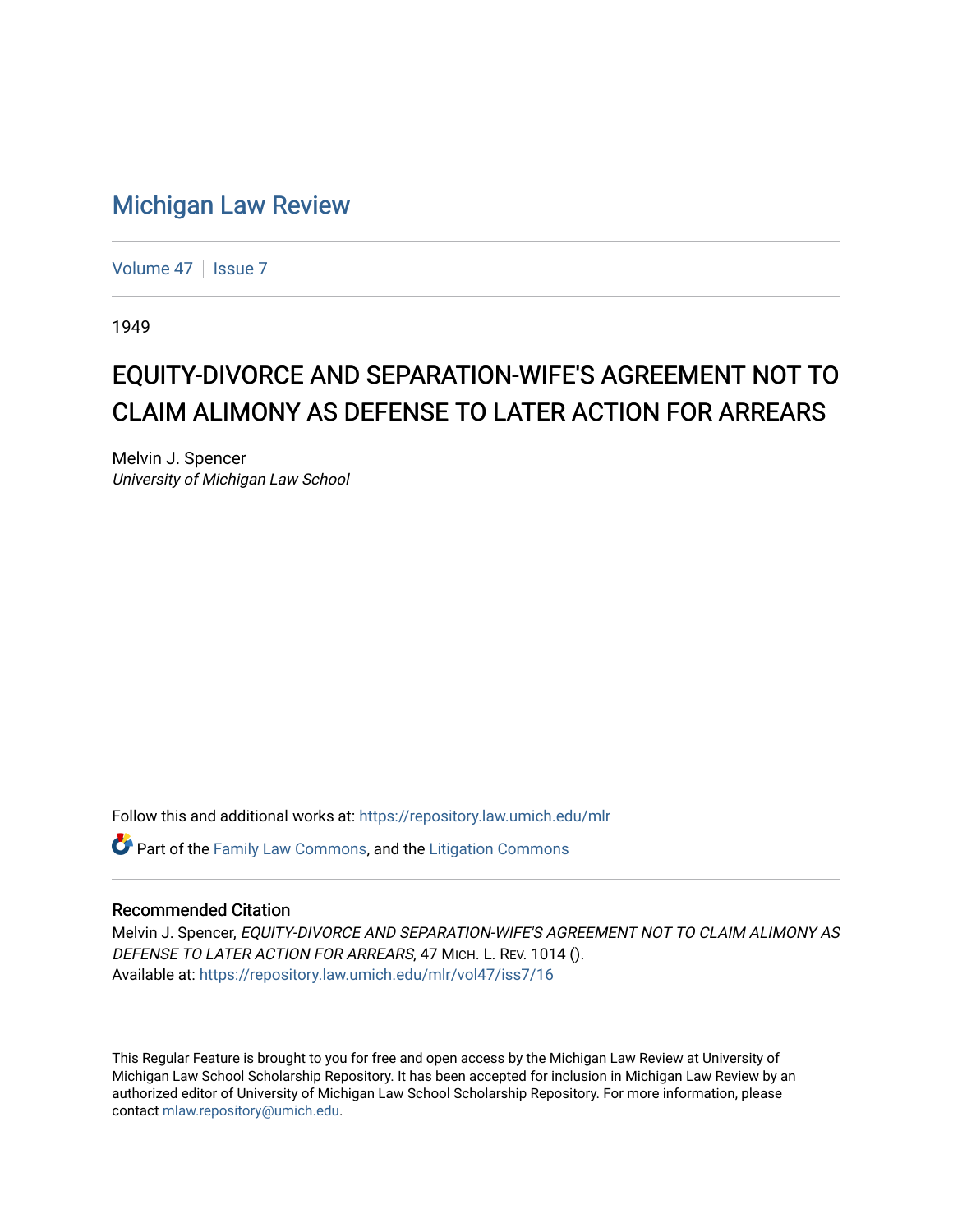EQUITY-DIVORCE AND SEPARATION-WIFE'S AGREEMENT NOT TO CLAIM ALIMONY AS DEFENSE TO LATER ACTION FOR ARREARS-In a prior action against H for separate maintenance, W was awarded custody of their children and monthly maintenance of \$50. She later lived openly with X, adopted his name, and had a child by him. Some of the children left W during their minority and lived with H. The maintenance payments were discontinued when W told H that she would no longer receive them. Four years after payments ceased, W unsuccessfully moved the federal district court to adjudge H guilty of contempt and to award her a money judgment for the past-due installments. *Held,* judgment for H affirmed. *Franklin v. Franklin~* (App. D.C. 1948) 171 F. (2d) 12.

Pursuant to statutory authority,<sup>1</sup> to an express provision in the decree,<sup>2</sup> or to their inherent remedial authority,3 equity courts almost universally modify alimony or separate maintenance orders upon a proper showing by either party. An order may be modified or vacated in a proper proceeding, or it may terminate automatically upon death of either party, divorce with an alimony award, or, in some

12 VERNIER, AMERICAN FAMILY LAWS §§106, 132 (divorce), §§139, 145 (separate maintenance) (Supp. 1938).

2 17 AM. Jun., Divorce & Separation, §644.

<sup>3 42</sup> C.J.S., Husband and Wife, §626; 17 AM. Jun., Divorce & Separation, §644; 27 AM. Jun., Husband and Wife, §§402, 428 (separate maintenance); 127 A.L.R, 741 (1940). Authorities conflict as to the power to modify an alimony decree in an absolute divorce;  $71$ A.L.R. 723, 726 (1931). But see Golderos v. Golderos, 169 Va. 496, 194 S.E. 706 (1938), holding that the absence of an express reservation prevented later modification of the divorce decree.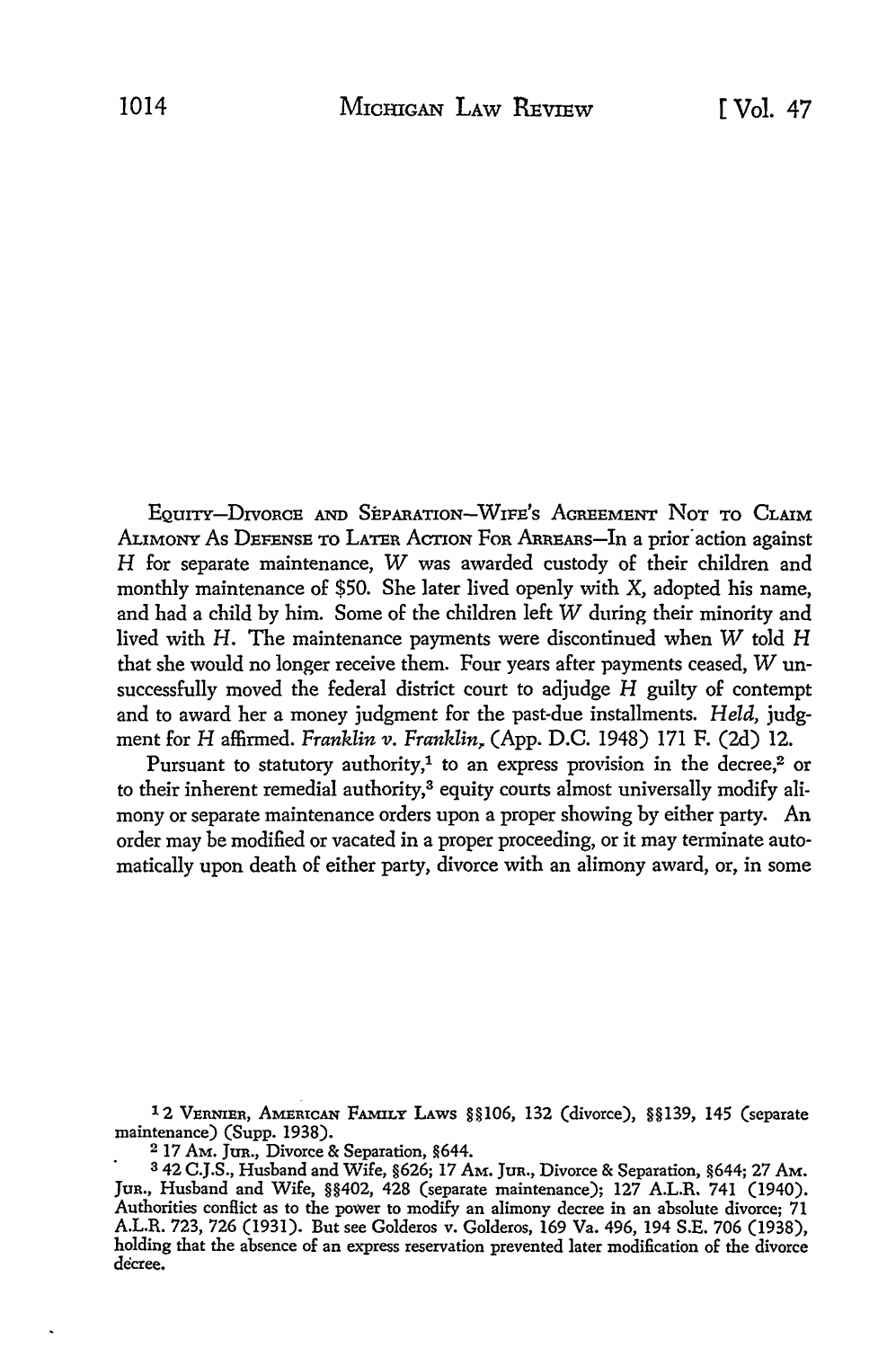jurisdictions, resumption of cohabitation.<sup>4</sup> Absent one of these circumstances, failure to comply with the order is hazardous even though changed conditions may justify modification or vacation by the court, because the majority of courts hold that the installments become vested property rights as they accrue and the court has no power to modify its decree as to these past-due installments.<sup>5</sup> Even these courts, however, may enforce a contract between the parties to change the amount of the maintenance award, although this results in a retroactive modification of the original order. Such agreements do not bind the court, and are approved only if they are fair and free from fraud, make reasonable provision for the wife, and have valuable consideration.<sup>6</sup> On this basis the court in the principal case could not find the elements of contract because of the absence of promissory undertakings and mutual assent; H's expenditures in support of the children who were living with him were not the agreed exchange for W's waiver of maintenance payments. Nor could the court deny relief on the ground of laches, as a much longer lapse of time than four years, with other prejudicial circumstances, is generally necessary in alimony cases.<sup>7</sup> Instead, the court overruled its prior decisions that it lacked power to remit accrued installments. <sup>8</sup>The merits of this assertion by the court of unrestricted power to control maintenance payments must, however, be balanced against the need to protect the remedial weapons of the wife. Where the equity court retains this measure of control, the decree will not be considered final; hence it is not required to be enforced by a foreign court under the full

<sup>4</sup>42 C.J.S., Husband and Wife, §626(2); 27 AM. Jun., Husband and Wife, §428; 40 A.L.R. 1227, 1239 (1926). Contra, Washburn v. Washburn, 137 Misc. 658, 244 N.Y.S. 34 (1930); Mcilroy v. Mcilroy, 208 Mass. 458, 94 N.E. 696 (1911) (resumption of cohabitation). Cf. ANN. CAs. (1912A) 937.

<sup>5</sup>Greer v. Greer, IIO Colo. 92, 130 P. (2d) 1050 (1942); Bennett v. Tomlinson, 206 Ia. 1075, 221 N.W. 837 (1928); 94 A.L.R. 331 (1935); 27 AM. Jun., Husband and Wife, §428; Sistare v. Sistare, 218 U.S. 1, 16-17, 30 S.Ct. 682 (1910). Apparently most jurisdictions draw no substantial distinction between alimony decrees in limited divorce cases and separate maintenance orders in this respect. See Knight v. Knight, 211 S.C. 25, 43 S.E. (2d) 610 (1947). But cf. Rochellev. Rochelle, 235 Ala. 526, 179 S. 825 (1938); Ostrin v. Posner, 127 Misc. 313, 215 N.Y.S. 259 (1925). Statutes may expressly provide for retroactive modification, e.g. N.Y. Civil Practice Act (Cahill-Parsons, 1946) §1170, amended by N.Y. Amendment Laws (1948), c. 212; or prohibit retroactive modification, e.g., 5 Ore. Comp. Laws Ann. (Supp. 1943) 63-215 (f); or may be sufficiently broad that the court may construe them to permit retroactive modification, as in Woehler v. Woehler, 107 Mont. 69, 81 P. (2d) 344 (1938); and Duffy v. Duffy, 19 N.J. Misc. 332, 19 A. (2d) 236 (1941). Most statutory language is so general as to permit either construction.

<sup>6</sup>Gray v. Gray, 149 Misc. 273, 267 N.Y.S. 95 (1932); Meyers v. Meyers, (Mo. App. 1929) 22 S.W. (2d) 853; 27 C.J.S., Divorce, §238(c) and cases cited. See also 166 A.L.R. 372 (1947). The agreement may not be specifically enforceable, however, Apfelbaum v. Apfelbaum, 111 N.J. Eq. 529, 162 A. 543 (1932).

<sup>7</sup> 137 A.L.R. 884, 894 (1942). Again, courts do not distinguish between divorce and separation decrees.

<sup>8</sup>Principal case at 13, overruling three previous decisions of the court. Either result is possible under the District of Columbia statute, which provides that ". . . the case shall still be considered open for any future orders .•.. " 16 D.C. Code (1940) §413. See 16 D.C. Code (1940) §415. A few other courts have reached this result, u<ually on the basis of estoppel or acquiescence. De Blaquiere v. De Blaquiere, 3 Hagg. Ecc. 322, 162 Eng. Rep. 1173 (1830); Kumlin v. Kumlin, 200 Minn. 26, 273 N.W. 253 (1937); 137 A.L.R. 884, 897 (1942). Cf. Atkinson v. Atkinson, 233 Ala. 125, 170 S. 198 (1936).